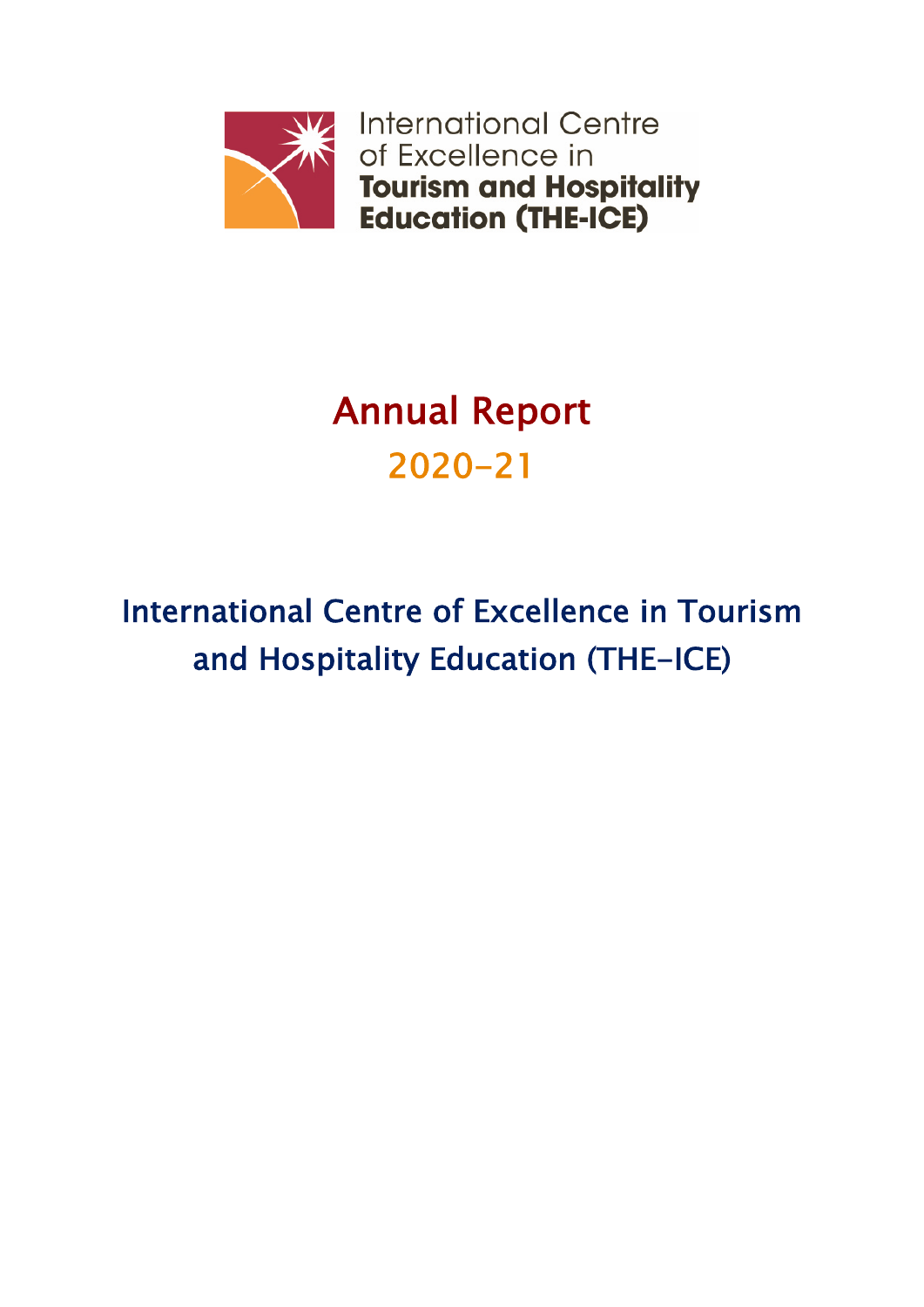# International Centre of Excellence in Tourism and Hospitality Education Limited (THE-ICE) ABN 86 131 628 370

# Annual Report 2020/21

# **Contents**

| $\mathbf 1$ . |     |                                                                         |  |  |  |
|---------------|-----|-------------------------------------------------------------------------|--|--|--|
| 2.            |     |                                                                         |  |  |  |
|               | 2.1 |                                                                         |  |  |  |
|               | 2.2 |                                                                         |  |  |  |
| 3.            |     |                                                                         |  |  |  |
|               | 3.1 |                                                                         |  |  |  |
|               | 3.2 |                                                                         |  |  |  |
|               | 3.3 |                                                                         |  |  |  |
|               | 3.4 |                                                                         |  |  |  |
| 4.            |     |                                                                         |  |  |  |
|               | 4.1 |                                                                         |  |  |  |
|               | 4.2 |                                                                         |  |  |  |
|               | 4.3 |                                                                         |  |  |  |
|               | 4.4 |                                                                         |  |  |  |
| 5.            |     |                                                                         |  |  |  |
|               | 5.1 |                                                                         |  |  |  |
|               | 5.2 |                                                                         |  |  |  |
|               | 5.3 |                                                                         |  |  |  |
|               | 5.4 |                                                                         |  |  |  |
| 6.            |     |                                                                         |  |  |  |
|               | 6.1 | International Student Barometer and Student Barometer (ISBSB) Survey 13 |  |  |  |
|               | 6.2 |                                                                         |  |  |  |
| 7.            |     |                                                                         |  |  |  |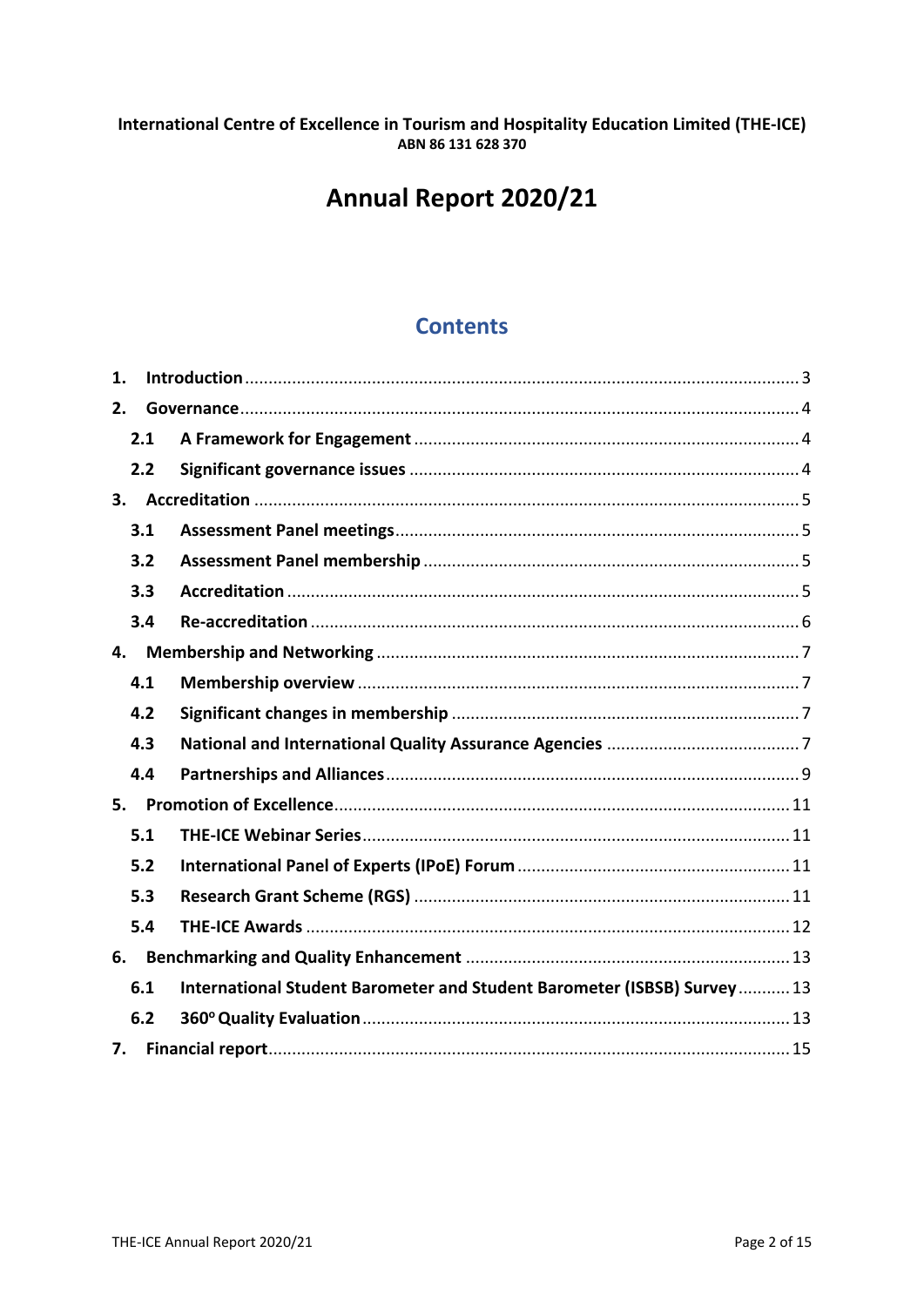# **1. Introduction**

The year 2020/21 was yet again another challenging one for THE-ICE and our members worldwide.

but the face to face interaction, so important to THE-ICE, was sorely missed. by the University of Derby deferred until 2021. The VIPoE 2020 was well attended and well received, The year started with our first (and hopefully last) entirely virtual IPoE Forum, with the event hosted

(as detailed in Section 4.3 of this report). Things continued on a very positive note in 2021 with the development of collaborative agreements from new member countries joining THE-ICE, as well as two successful re-accreditation events. The early part of 2021 was marked by accreditation activity, which saw a couple of new members

worldwide, resulting in ongoing disruption. However, the continuation and deepening of the COVID-19 pandemic hit THE-ICE and our members

THE-ICE Global Revenue Management (GRM) Challenge. blended format (face to face and virtual), as well as through the launch of new initiatives, including Webinar Series and the upcoming 14<sup>th</sup> International Panel of Experts (IPoE) Forum 2021, offered in THE-ICE has endeavoured to continue to support members through the crisis, through THE-ICE

and the IPoE Forum 2021 (October 2021), is a reflection and product of this turbulent period. The annual report 2020-21, which reports on the period between the VIPoE 2020 (October 2020)

comprehensive and transparent manner. approach, we hope this and future reports will inform all our stakeholders in an increasingly and holistic in construct, embodying our commitment to inclusivity and collegiality. By adopting this The Report follows the format established in the 2018-19 report, being factual and focused in format

manner. I am in debt to, and awe of, you all. prospective members' needs are addressed and supported in the most professional, yet collegiate our CEO and his Executive Team for their relentless hard work to ensure that our existing and strategically sound and financially sustainable for the long term. And last, but certainly not least, to especially my Deputy Chair, thank you for your selfless labours to ensure that THE-ICE remains education and hospitality. To my fellow, and recently departed, directors on the Board, and during these very difficult times: your commitment to THE-ICE and its ideals displays the best of both Finally, may I take this opportunity to thank our members for their substantial and tangible support

development and enhancement of THE-ICE. We hope you enjoy reading this Report and look forward to working with you towards the ongoing

Pel AWhitel

**Paul A Whitelaw (PhD) Chair THE-ICE Board**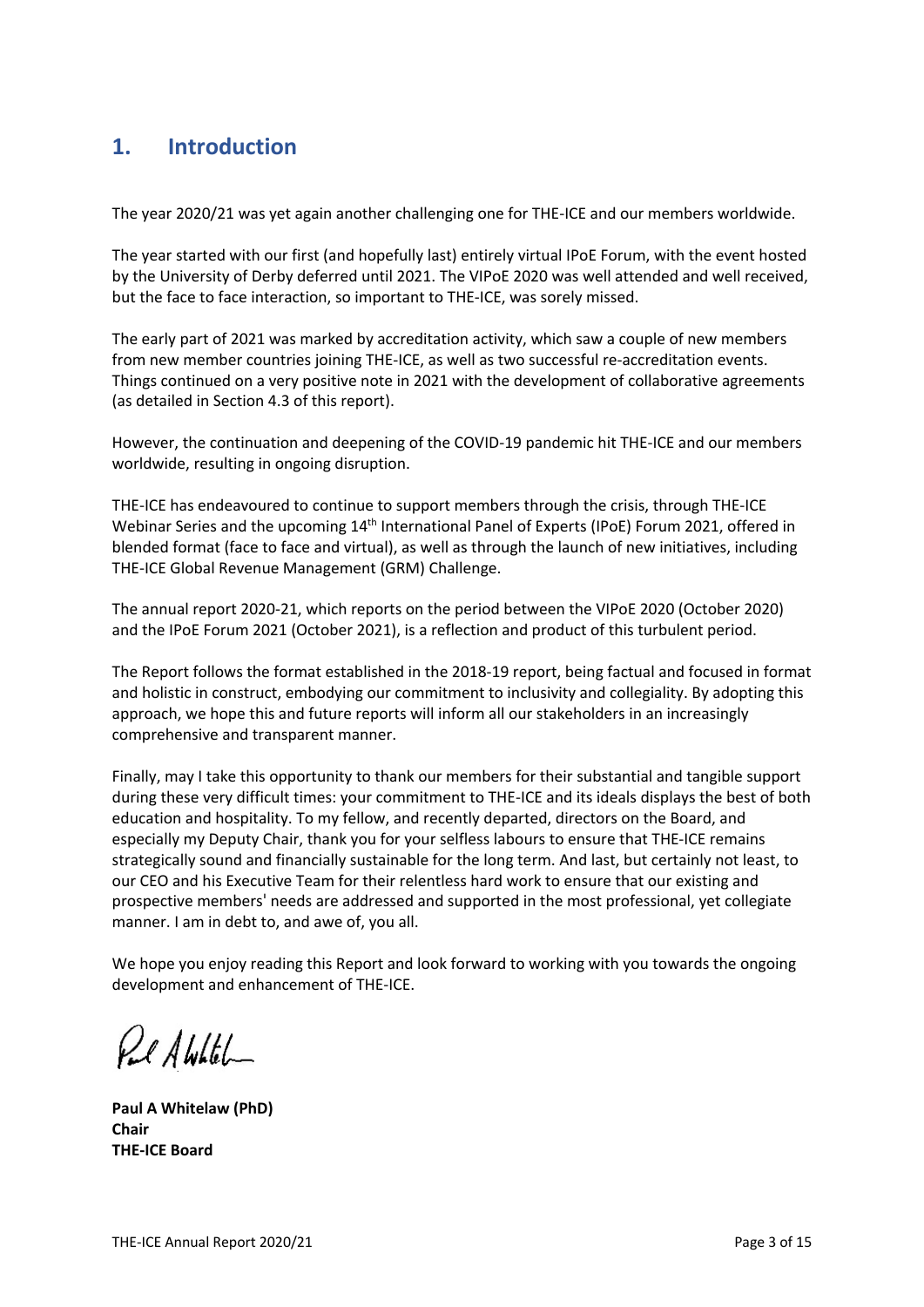# **2. Governance**

# **2.1 A Framework for Engagement**

THE-ICE has been active in forming partnerships over the years but, in response to ongoing negotiations with the Philippine Association of Colleges and Universities Commission on Accreditation (PACUCOA), THE ICE developed a framework to facilitate decision-making when negotiating new partnerships with peer quality assurance agencies and other bodies.

This framework, which incorporates cost factors, was unanimously adopted by THE-ICE Board at their meeting in July 2021.

## **2.2 Significant governance issues**

In November 2020 Ms Christina Aquino, Associate Professor Maria Cecilia Tio Cuison, and Dr John Fong retired from THE-ICE Board, when their terms as Directors came to an end.

Elections held during the 2020 AGM (11<sup>th</sup> November) resulted in the following re-appointment and elections to THE-ICE Board:

| <b>Name</b>                             | Position at time of election                                                                                               | <b>Decision</b>         |
|-----------------------------------------|----------------------------------------------------------------------------------------------------------------------------|-------------------------|
| Mr John Daly                            | Director of Quality Assurance, Swiss Education<br>Group, Switzerland                                                       | Re-elected to the Board |
| Professor Perry<br>Hobson               | Pro-Vice Chancellor of Global Engagement,<br>Sunway University, Malaysia                                                   |                         |
| Ms Gienke Osinga                        | Dean, Hotel and Facility Management, Breda<br>University of Applied Sciences, The Netherlands                              |                         |
| Associate Professor<br>Scott Richardson | Executive Dean, Emirates Academy of<br>Hospitality Management, Australia                                                   |                         |
| Dr Lilibeth Aragon                      | Dean, College of International Tourism and<br>Hospitality Management, Lyceum of the<br>Philippines University, Philippines | Elected to the Board    |
| Dr Atty Gezzez Giezi<br>Granado         | Dean, College of Tourism and Hospitality<br>Management, University of Santo Tomas,<br>Philippines                          |                         |
| Professor Stephen<br>Pratt              | Professor, School of Tourism and Hospitality<br>Management, University of the South Pacific,<br>Fiji                       |                         |

On 4th December 2020, Associate Professor Simon Pawson, Associate Dean of Blue Mountains International Hotel Management School, Australia, was appointed by the THE-ICE Board to fill the casual vacancy on THE-ICE Board of Directors.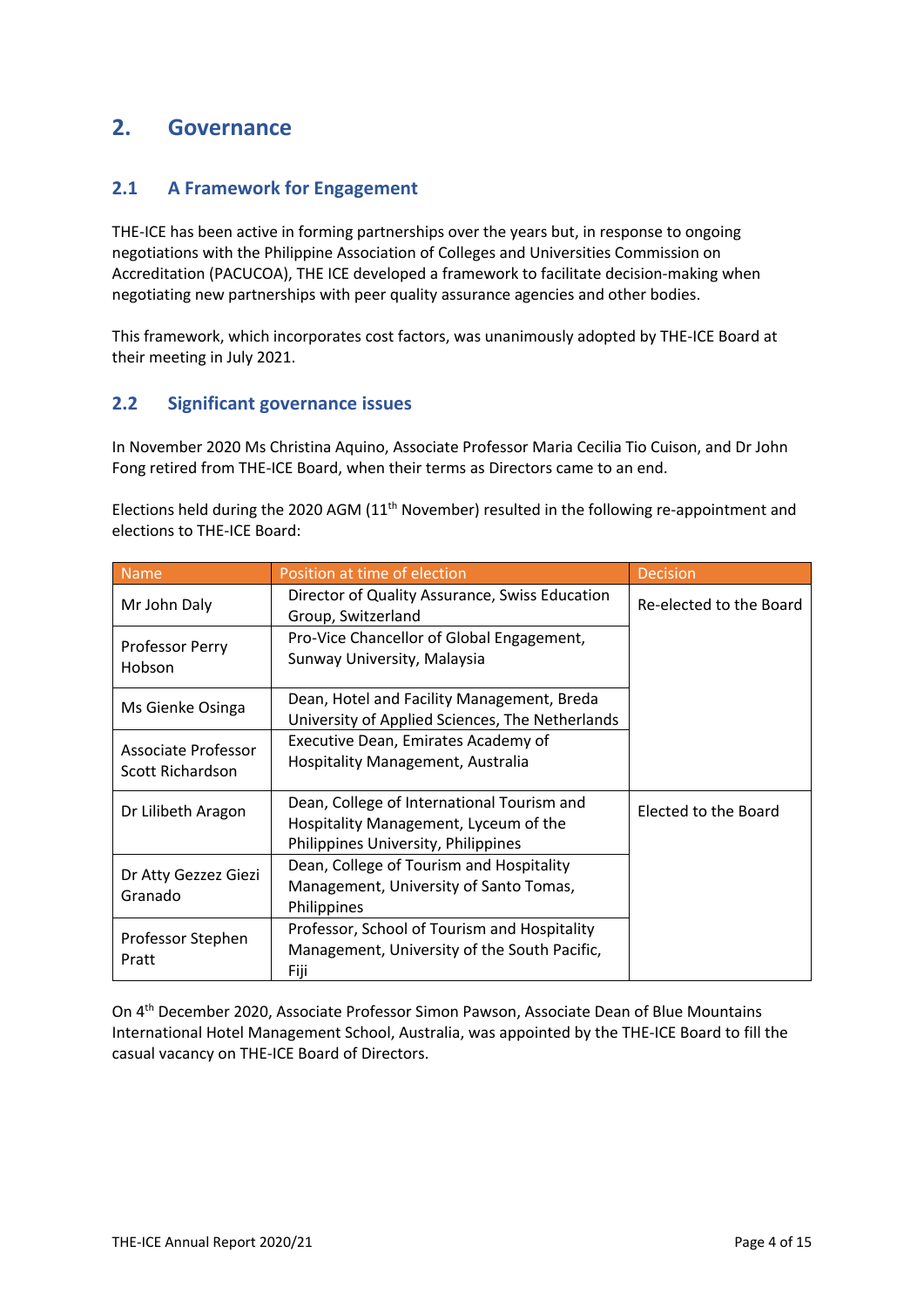# **3. Accreditation**

## **3.1 Assessment Panel meetings**

THE-ICE Assessment Panel met virtually on Wednesday 21<sup>st</sup> October 2020. The meeting was attended by the Chair (Professor Brian King) and five other Auditors. Professor Jane Ali-Knight submitted her apologies, and four Auditors were absent. The meeting was also attended by the THE-ICE Executive Team.

Following a review of the considerable amount of accreditation activity in 2019/20, the meeting considered a number of operational issues including the process for appointing Auditors, expanding membership of the Assessment Panel, frequency of meeting and intensity of engagement. During the meeting, it was also unanimously decided that a Deputy Chair of the Assessment Panel should be appointed to ensure an appropriate succession plan was established for the Chair of the Assessment Panel. Following which, and with unanimous support, Professor (FH) Mag. Eva Werner, Hon. Prof. was appointed as the Deputy Chair of the Assessment Panel.

## **3.2 Assessment Panel membership**

THE-ICE Assessment Panel currently comprises the Chair, Professor Brian King, Deputy Chair, Professor (FH) Mag. Eva Werner, Hon. Prof. and nine Auditors.

Dr John Fong, President and CEO, JF & Associates Global Consultancy, was appointed as an Auditor to THE-ICE Assessment Panel, effective 11<sup>th</sup> November 2020 following THE-ICE AGM, when Dr Fong's term as a Director on THE-ICE Board ended.

Professor Tom Baum, Professor of Tourism Employment, Strathclyde Business School, University of Strathclyde, Scotland was appointed as an Auditor to THE-ICE Assessment Panel on 29<sup>th</sup> October 2020.

Dr Sarah Rawlinson, Head of Centre for Contemporary Hospitality, University of Derby, was appointed as an Auditor to THE-ICE Assessment Panel on 1<sup>st</sup> December 2020.

At the 2020 annual meeting of THE-ICE Assessment Panel (21<sup>st</sup> October) it was agreed that it was necessary and beneficial to introduce standard terms of engagement for all incoming and existing Auditors. Accordingly, THE-ICE Auditor Agreement was circulated to all Auditors for completion. A total of 11 signed agreements were returned, with two Auditors not returning. At a meeting of the Chair and Deputy Chair of THE-ICE Assessment Panel with the CEO of THE-ICE on Friday 10th September 2021, it was decided that in order to respect the service of Auditors who were no longer active and had not signed agreements, they would be assigned the title Emeritus Auditor of THE-ICE Assessment Panel. Accordingly, Professor Emeritus Merv Hyde and Associate Professor Dr Stephen J Craig-Smith have been awarded this designation.

# **3.3 Accreditation**

A number of significant accreditations and several re-accreditations took place in 2020-21:

• **Haaga-Helia University of Applied Sciences, Helsinki, Finland**: successfully completed accreditation, becoming the first member of THE-ICE in Finland in January 2021.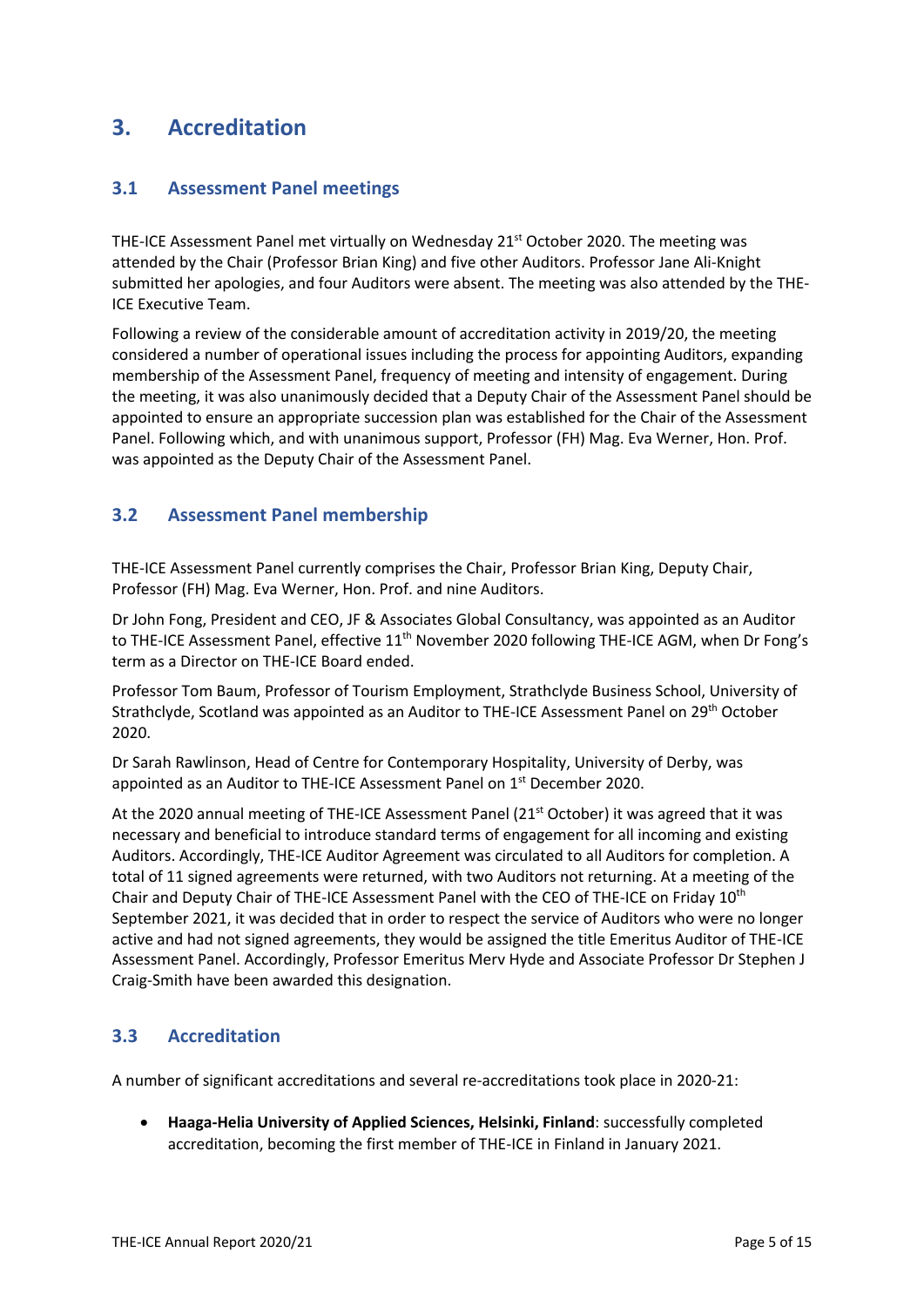• **Institut Paul Bocuse, Ecully, France:** successfully completed accreditation, becoming the first member of THE-ICE in France in April 2021.

In addition to the above, four institutions have been approved to proceed with accreditation and are currently progressing through the accreditation process:

- WSG, University of Economy, Poland (scheduled to be formally audited in late November/ early December 2021)
- Nankai University, Tianjin, China (audit date still to be determined)
- Van Lang University, Vietnam (audit date still to be determined)
- National Institute of Development Administration (NIDA), Thailand (audit date still to be determined)

## **3.4 Re-accreditation**

The following members successfully achieved re-accreditation by THE-ICE during the year:

- The Emirates Academy of Hospitality Management (EAHM), United Arab Emirates December 2020
- Blue Mountains International Hotel Management School (BMIHMS), Australia February 2021
- William Angliss Institute (WAI), Australia February 2021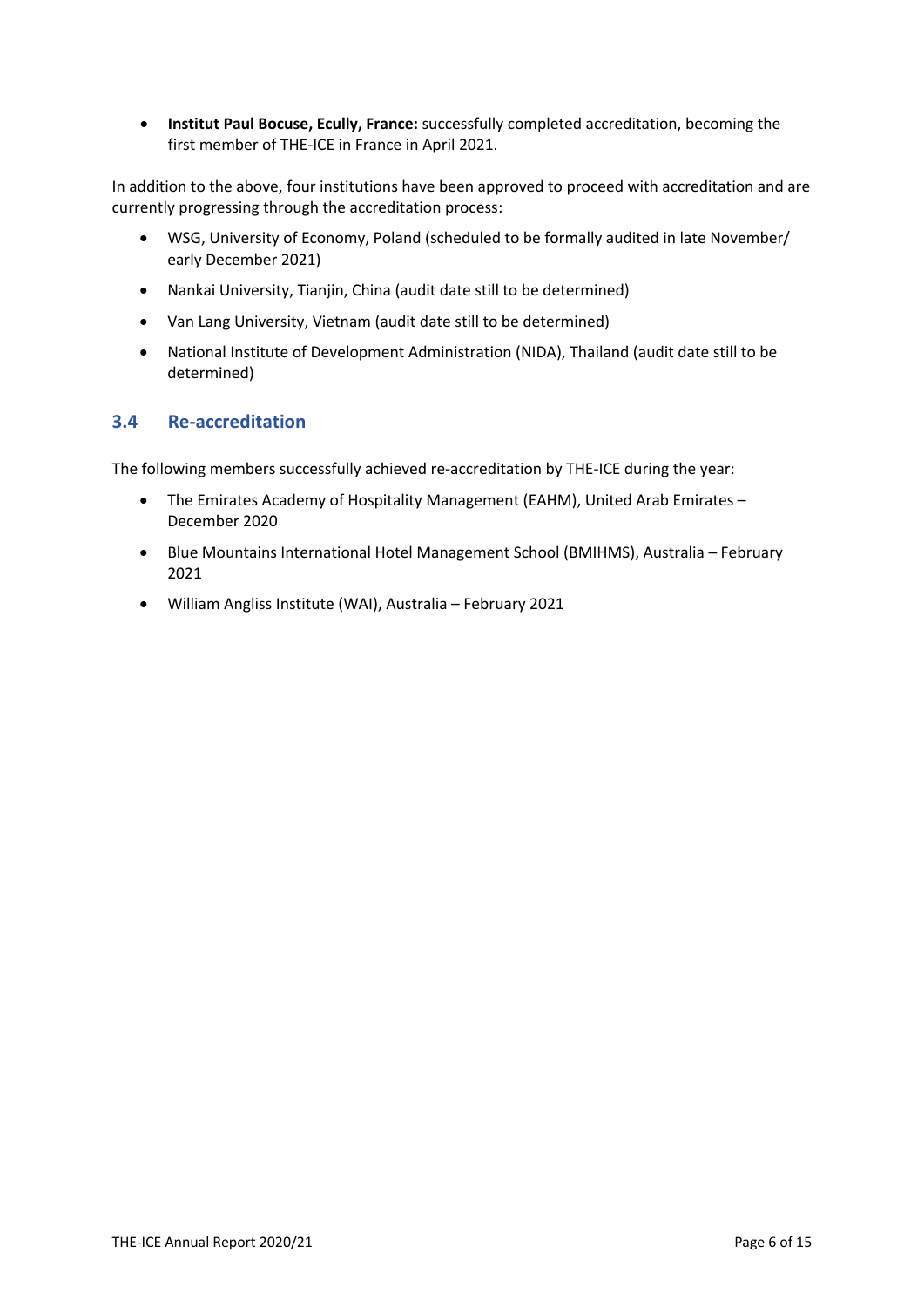# **4. Membership and Networking**

### **4.1 Membership overview**

- **i.** New members
	- Institut Paul Bocuse, France
	- Haaga-Helia University of Applied Sciences, Finland
- **ii.** Re-accreditation completed
	- Blue Mountains International Hotel Management School (BMIHMS), Australia
	- William Angliss Institute (WAI), Australia
	- Emirates Academy of Hospitality Management, United Arab Emirates
- **iii.** Re-accreditation in progress
- **iv.** Re-accreditation due
	- Free University of Bozen-Bolzano, Italy
	- Lyceum of the Philippines University, Philippines
	- MCI Management Centre Innsbruck, Austria
	- University of Santo Tomas, Philippines
- **v.** Prospective members
	- National Institute of Development Administration, Thailand
	- Van Lang University, Vietnam
	- University of Economy (WSG), Poland
	- Nankai University, Tianjin, China

# **4.2 Significant changes in membership**

#### • **Stenden Qatar change of partner and name**

Al Faisal Holding in Qatar formerly partnered with NHL Stenden to operate Stenden University Qatar. However, Al Faisal Holding has now entered into a new partnership with University of Derby, and the institution has been renamed Al Rayyan International University College (ARIU). Changes of logo and description have been made to THE-ICE website and it was agreed by THE-ICE Executive Committee (15<sup>th</sup> September 2021) for the transition to be formally addressed through the re-accreditation of the institution, due in April 2022.

# **4.3 National and International Quality Assurance Agencies**

In line with enhancing international recognition of THE-ICE as a global quality assurance agency, THE-ICE has actively engaged with other IQAAs through this reporting period:

• **Philippine Association of Colleges and Universities Commission on Accreditation (PACUCOA), Philippines**

PACUCOA have put forward a proposal for joint accreditation, which was presented to THE-ICE Executive Committee in December 2020. Whilst it was agreed that there was value in the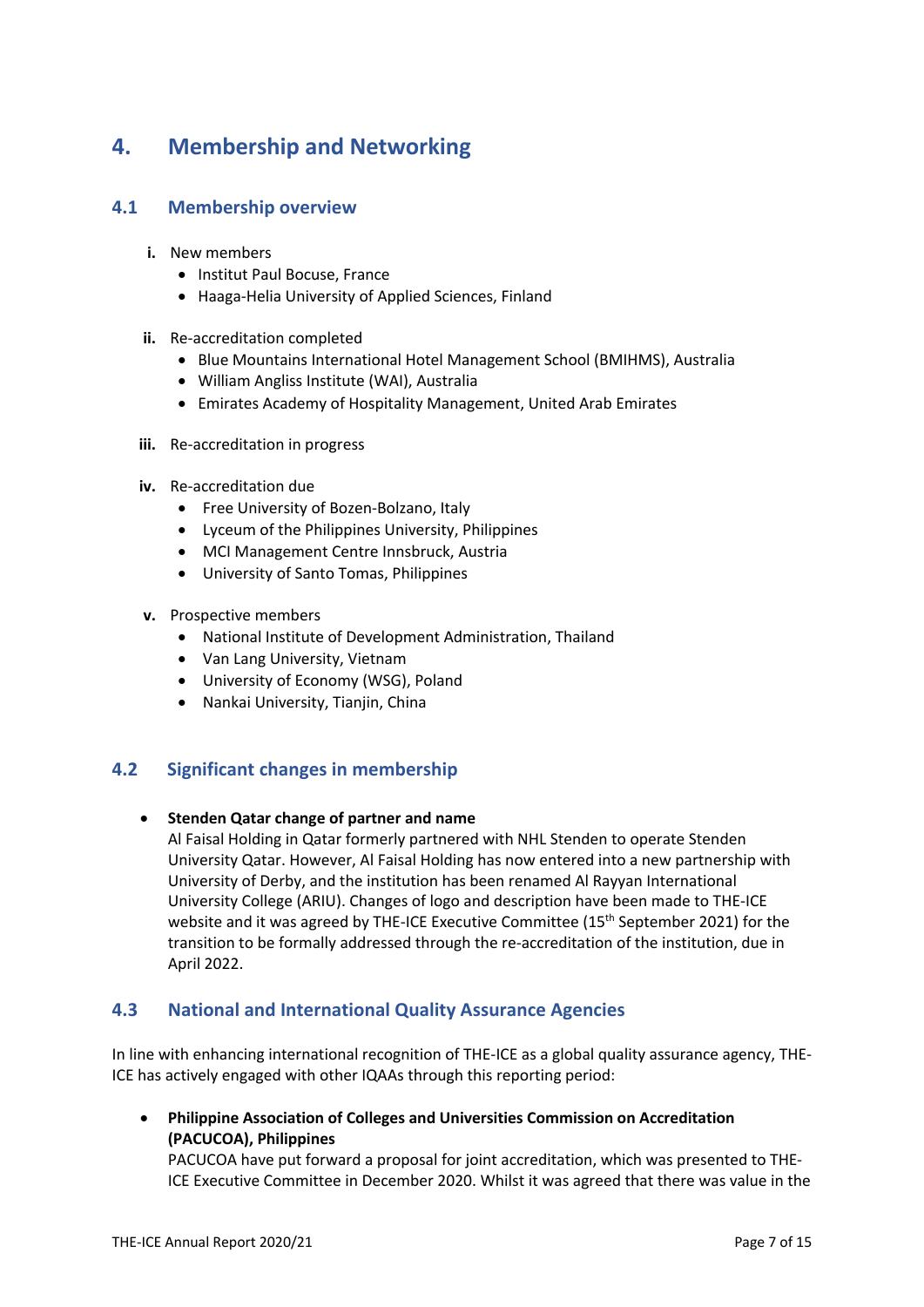collaboration, it was concluded that there were too many loose ends for the proposal to be feasible.

This issue prompted THE-ICE to develop a protocol for the development of a framework for collaboration with national and regional quality assurance agencies (see 2.1 above).

#### • **Tertiary Education Quality and Standards Agency (TEQSA), Australia**

THE-ICE re-accreditation of William Angliss Institute (WAI), Australia, and their application for accreditation of new Masters programmes provided an opportunity to operationalise the objective of THE-ICE to work collaboratively with TEQSA.

It was agreed with all parties that THE-ICE would undertake the project in two parts, presenting a report for re-accreditation and a separate 'external expert' report evaluating the new Masters programmes, which WAI would then submit to TEQSA.

Whilst it was recognised that the process must meet the needs of both TEQSA and the institution, and that the Auditors were sufficiently equipped and supported, it was intended and hoped that this pilot could create an opportunity for THE-ICE to work with other Australian institutions as independent experts for TEQSA registration.

The pilot process, conducted by two experienced Auditors of THE-ICE Assessment Panel, identified that although TEQSA and THE-ICE's standards are aligned, the report writing processes are quite different, and therefore entailed a significant amount of additional work.

The reports, which were well received by WAI, were subsequently sent to TEQSA for consideration. Ongoing discussions indicate, however, that whilst TEQSA have accepted the report of THE-ICE Auditors as verification in relation to the re-accreditation, they do not consider it sufficient external verification for the accreditation of the Masters programmes. Given this unexpected outcome, THE-ICE has engaged with both TEQSA and WAI to identify areas to address TEQSA's concerns.

#### • **European Consortium for Accreditation in higher education (ECA)**

THE-ICE is an Observer of the ECA and active supporter of the ECA and regularly features in the ECA newsletter. Furthermore, THE-ICE CEO regularly attends ECA meetings and contributes to ECA activities. This support was reflected in THE-ICE CEO, Dr Craig Thompson, being re-appointed to the Financial Committee of the ECA in June 2021.

On 30th June 2021 THE-ICE CEO, Dr Craig Thompson, presented to the European Consortium for Accreditation in higher education (ECA) members regarding the potential for joint accreditation with THE-ICE.

THE-ICE is exploring the potential for the ECA to screen its activities, in order to (in part) satisfy the important and overdue requirement for external verification. Agreements had been made to conduct the review alongside the IPoE Forum 2020 at Buxton. However, as a consequence of COVID-19 restrictions the IPoE Forum in Buxton, and thus the external review, have been deferred until October 2021.

In addition to obtaining partial external verification of its activities, THE-ICE expects a successful review will provide the evidence required to apply for full membership of ECA. In the longer term, a successful screening of THE-ICE by ECA and full membership will be used as the foundation to explore the potential for THE-ICE to undergo a full external review with the objective of entering the European Quality Assurance Register (EQAR).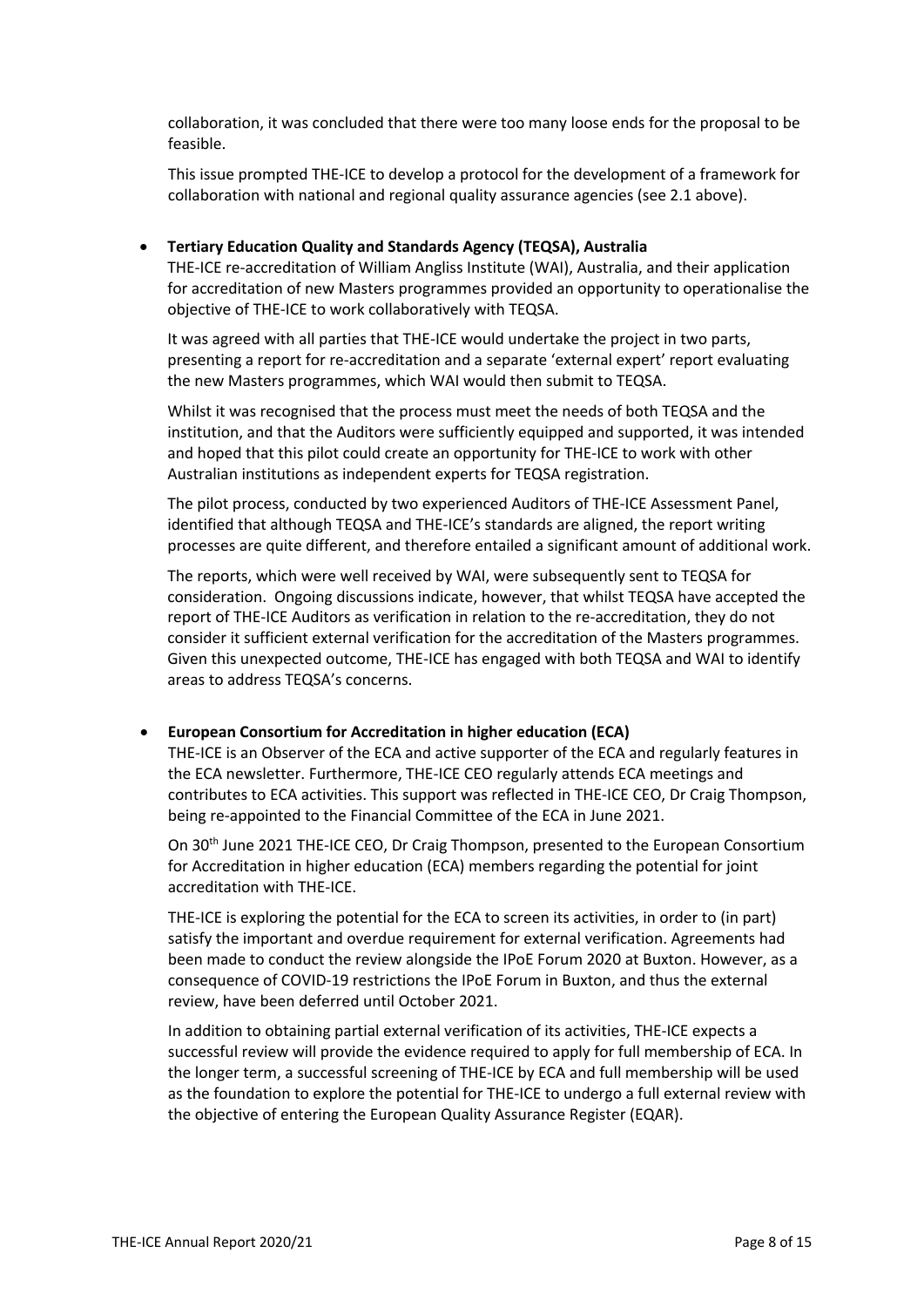• **International Network for Quality Assurance Agencies in Higher Education** (**INQAAHE**) THE-ICE is a long-standing member and supporter of INQAAHE and regularly makes contributions to the INQAAHE newsletter. As the INQAAHE Forum 2021 was a virtual event, it was not possible for representatives of THE-ICE to attend and network as normal, but THE-ICE CEO did engage with the Forum and General Assembly.

Furthermore, INQAAHE recently announced significant changes in governance and the creation of a permanent secretariat in Barcelona which suggests it may be appropriate for THE-ICE to more actively engage with INQAAHE.

• **Higher Education Evaluation and Accreditation Council of Taiwan (HEEACT)** HEEACT is not a government agency but has been appointed by the government to make accreditation decisions and to develop a National Qualifications Framework (NQF) for Taiwan.

Through intensive and persistent negotiation, THE-ICE has developed a burgeoning relationship with HEEACT that has three key objectives:

- Creation of a research paper addressing how government and non-government agencies work to improve international education through quality assurance and accreditation.
- Joint accreditation through mutual recognition of standards, which would gain more members for THE-ICE in Taiwan.
- HEEACT engaging THE-ICE Auditors as consultants to assist in the development of the NQF and assisting their institutions to meet international standards.

The relationship resulted in a two day ( $7<sup>th</sup>$  & 15<sup>th</sup> July 2021) online seminar involving a number of representatives from each organisation and subsequently a request for a representative of HEEACT to join THE-ICE Assessment Panel meeting in October 2021.

### **4.4 Partnerships and Alliances**

In line with THE-ICE ethos of collaboration, the need and benefit of which has been intensified by the challenges related to the COVID-19 pandemic, THE-ICE has actively sought to develop partnerships and alliances throughout this reporting period:

#### • **UK NARIC**

UK NARIC is the United Kingdom's National Recognition Information Centre, and as such is responsible for providing information and expert opinion on academic, vocational, and professional qualifications from across the world. THE-ICE signed a Memorandum of Understanding with UK NARIC in September 2020 with the objective to pursue mutual understanding of processes, exchange information and expertise, and collaborate for the benefit of both parties. Through the signing of this Memorandum of Understanding, UK NARIC and THE-ICE committed to explore possibilities for mutual collaboration in the areas of accreditation, quality enhancement, and recognition, building a strategic partnership that facilitates and promotes cooperation in accreditation and benchmarking activities and paves the way for combining accreditation procedures.

These objectives were realised in the creation of an extensive proposal for members of THE-ICE (Supporting International Understanding and Recognition of THE-ICE members' Qualifications), which was circulated to THE-ICE network in January 2021.

#### • **Unibuddy**

Unibuddy, a student recruitment platform, aims to empower students to make better decisions regarding higher education through shared human experience. They provide powerful student engagement tools for admissions, recruitment and enrolment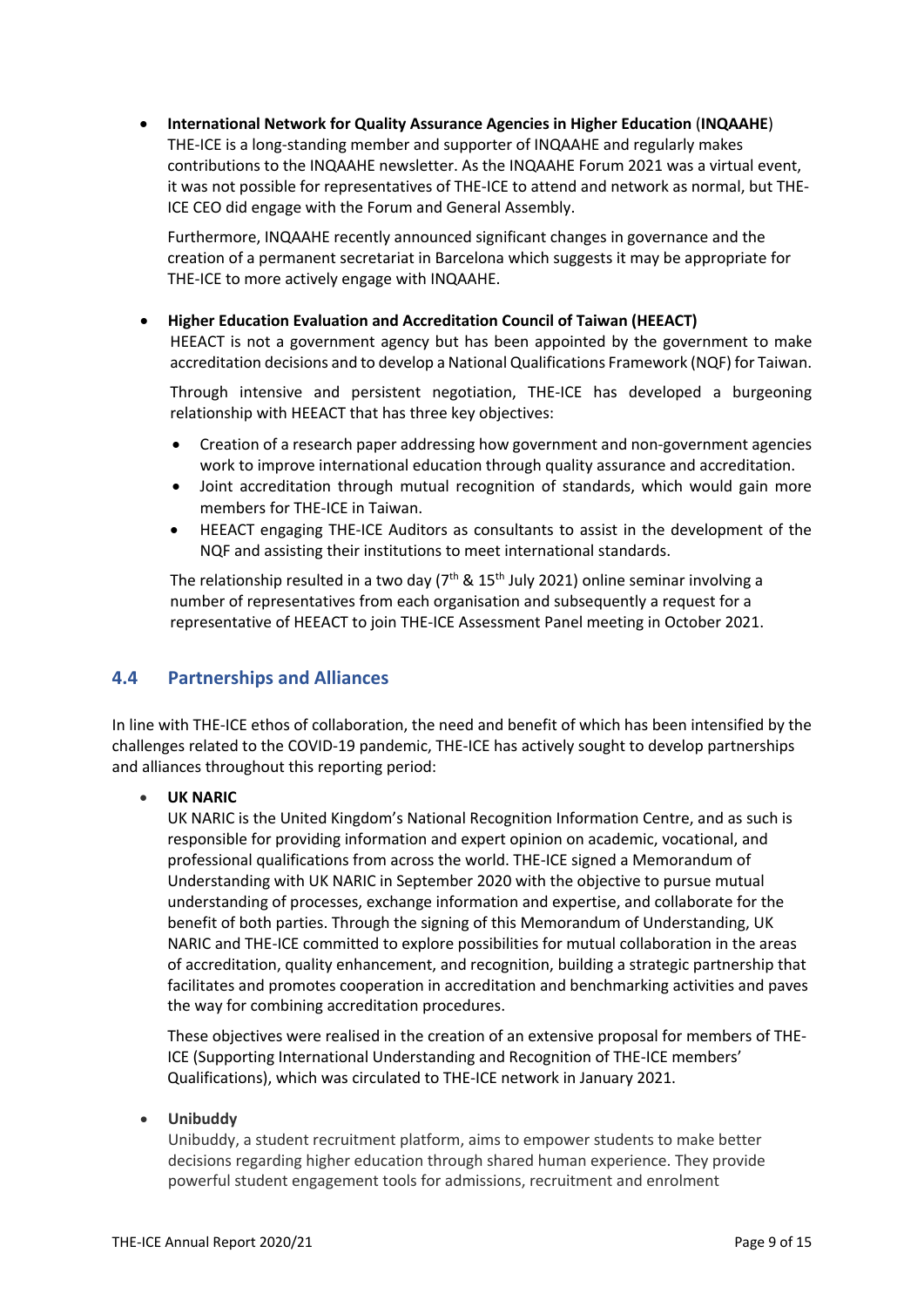professionals, to match prospects with student ambassadors, host virtual events and gain actionable insights and analytics on prospective students. Through a partnership agreement, launched in May 2021, members of THE-ICE can leverage the Unibuddy platform to connect prospective students with current students, and connect with them throughout their admissions journey. Through this partnership, members of THE-ICE are eligible for a 20% discount on the Unibuddy platform.

#### • **Hosco**

In September 2020 THE-ICE launched a partnership with Hosco designed to collect and provide accurate data related to alumni employability for its member institutions. This information will allow members to validate their quality through confirmation of the opportunities and career paths their programmes lead to, detailing the placement success of their students and graduates, which will help THE-ICE members more effectively position themselves in the increasingly competitive higher education landscape.

In addition to tracking and benchmarking for institutions, students and alumni of THE-ICE member institutions have access to Hosco's global community to make connections, find jobs, and stay inspired in pursuing a career in hospitality, supporting them to further expand their international placement and employment opportunities.

The timing of the agreement did not permit the reporting of alumni data in 2020, but from 2021 onwards a Hosco annual alumni report will be delivered to each institution alongside the ISBSB reports.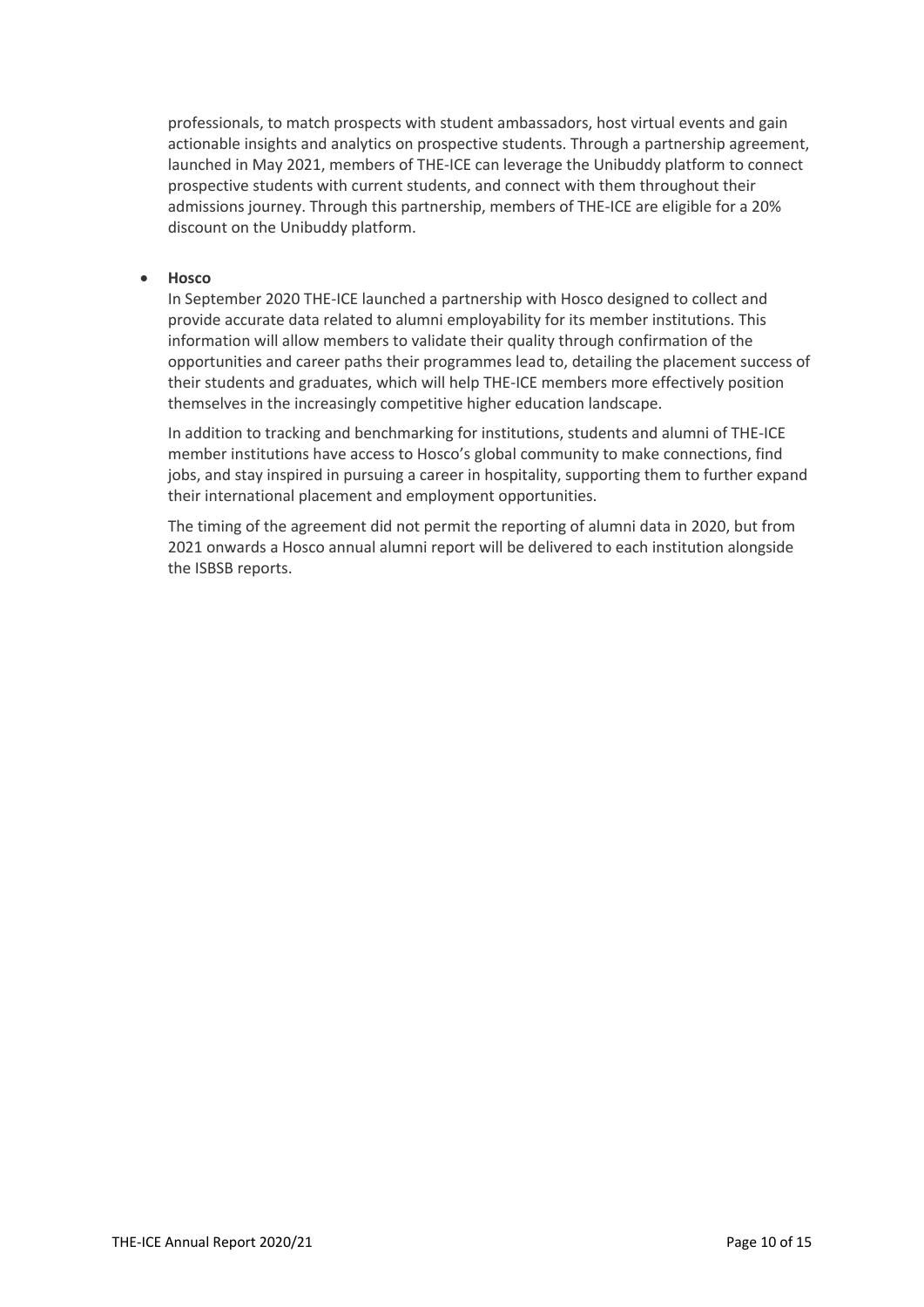# **5. Promotion of Excellence**

# **5.1 THE-ICE Webinar Series**

In response to the ongoing COVID-19 pandemic THE-ICE offered a second round of webinars each month through 2021 to provide members with an opportunity to connect, support each other and share good practice. A total of six (6) webinars were hosted between March and October 2021.

The webinars (at the peak) attracted more than 70 attendees, from 30 institutions in 16 countries, with 75% of respondents indicating they would be likely to recommend THE-ICE Webinar Series to colleagues.

# **5.2 International Panel of Experts (IPoE) Forum**

The VIPoE Forum 2020 (26<sup>th</sup> to 29<sup>th</sup> October) was the first, and hopefully the only, IPoE Forum offered entirely in virtual format. Given the proliferation of virtual events offered during this period the VIPoE comprised of just two panels. The first comprised three industry speakers who presented an industry perspective on 'The new normal hospitality and tourism landscape', whilst the second panel comprised input from three academics providing insight into 'TH&E Education in the Postpandemic Era – Strategies for Survival and Growth'. The VIPoE also included presentations from three of the Business Alliance Partners of THE-ICE.

THE-ICE 14th IPoE Forum 2021 will be hosted by University of Derby (UoD), at their campus in Buxton, England, from October  $25<sup>th</sup> - 27<sup>th</sup> 2021$ , with the majority of the programme also being offered in virtual format. The  $14<sup>th</sup>$  IPoE Forum 2021, which focuses on 'Securing Our Future – exploring sustainability in and of TH&E Education', has assumed a new and deeper relevance in the impact of the COVID-19 crisis. Furthermore, the 14<sup>th</sup> IPoE Forum 2021 sees a return to the more traditional format, with five panel sessions over two days and presentations by all Business Alliance Partners scheduled. The Roundtable Workshop Series (RWS) is incorporated into day two of the event and includes a presentation of the research undertaken by the recipients of the Research Grant Scheme (RGS) 2021.

# **5.3 Research Grant Scheme (RGS)**

The RGS was introduced by THE-ICE in 2019 to meet our objective of promoting and developing excellence, quality and scholarly activity.

The RGS 2021 was announced on 17<sup>th</sup> February 2021 and attracted twice as many applications as in 2019. The RGS Evaluation Panel selected two recipients; a proposal from Saxion University of Applied Sciences, The Netherlands; and a joint proposal from Stenden Qatar University of Applied Sciences, Qatar, and Emirates Academy of Hospitality Management, United Arab Emirates. A third application, also from Saxion, had proposed a similar line of research to the latter, regarding alternative forms of internship, and THE-ICE successfully connected the researchers from Stenden Qatar and EAHM with these Saxion researchers, making the project even more collaborative.

The research projects and available results will be presented in the Roundtable Workshop Series during the 14<sup>th</sup> IPoE Forum 2021.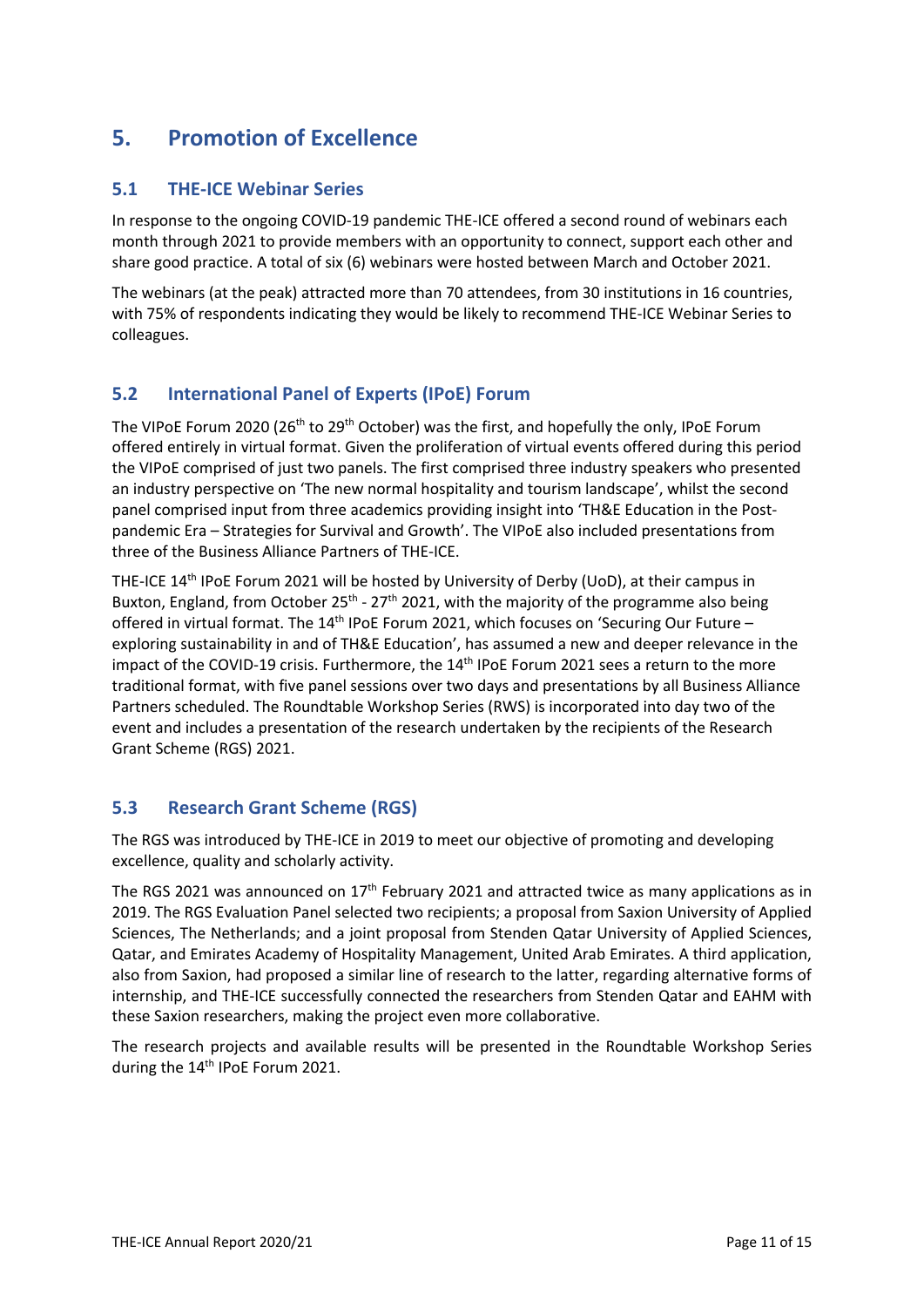# **5.4 THE-ICE Awards**

#### • **Fellow of THE-ICE Award**

Whilst a number of nominations were made for the award of Fellow of THE-ICE in 2021, the Board considered that the nominees were not able to currently offer the level of academic achievement or scholarship required of a Fellow. Accordingly, no fellowships will be awarded in 2021.

Furthermore, THE-ICE Board considers that in view of this outcome it is appropriate and necessary to revise the procedure for generating nominees for Fellowship. The Chair will deliver a proposal for a revised procedure before the end of the year.

#### • **THE-ICE Hall of Fame**

No nominations for THE-ICE Hall of Fame were received in 2021.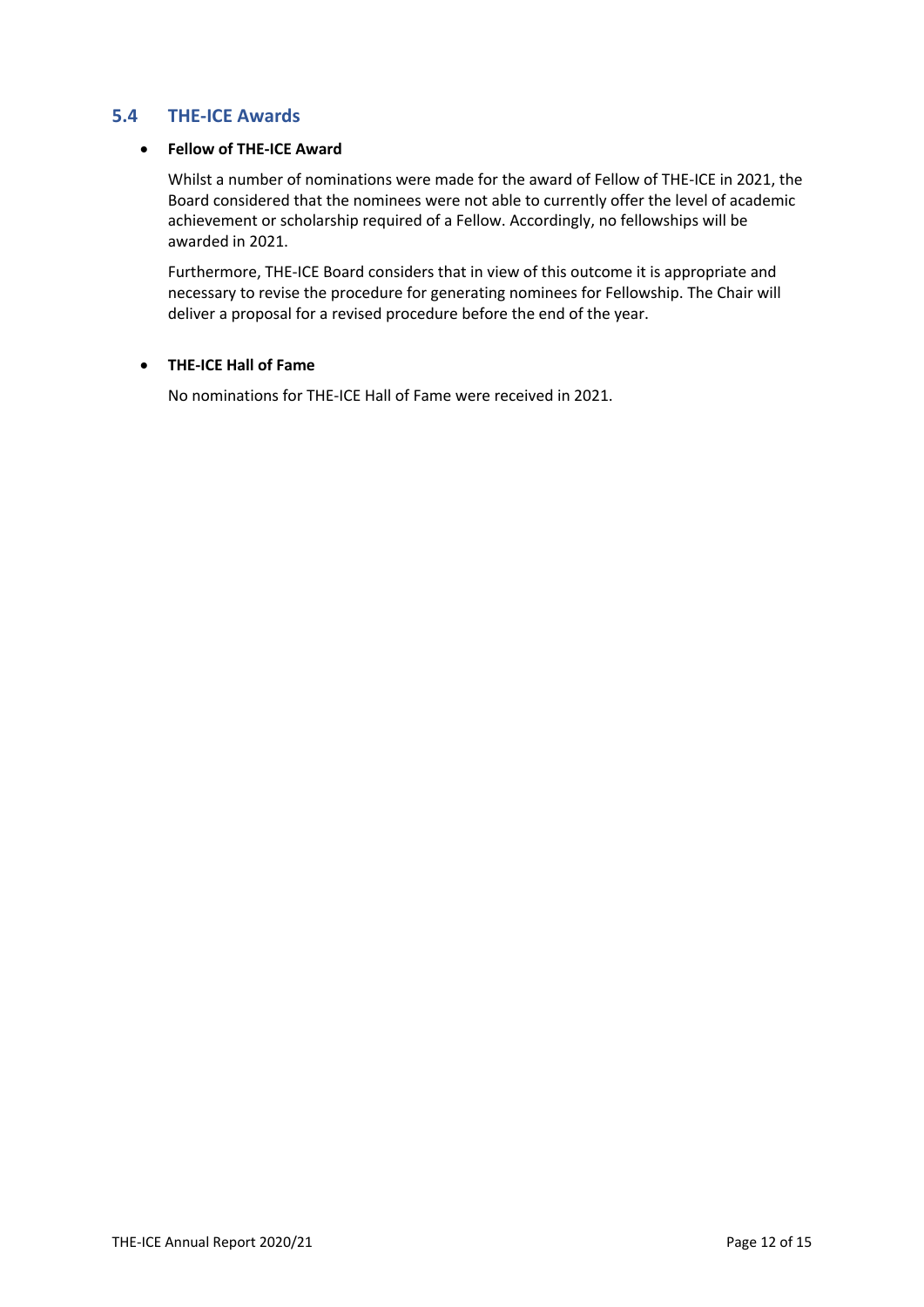# **6. Benchmarking and Quality Enhancement**

# **6.1 International Student Barometer and Student Barometer (ISBSB) Survey**

Due to the aberrant conditions created by the COVID-19 pandemic, THE-ICE did not award rankings in 2021.

i-graduate rolled out the InTouch online platform in 2021, enabling institutions to personalise their survey directly and to immediately access response rates. As in 2020, all participating members will receive raw data and open comments as standard. In the reporting additional deliverables were negotiated under the new three-year contract with i-graduate.

Despite experiencing a few minor technical challenges associated with the new portal, the overall response rate was 33.8% for THE-ICE member institutions in 2021 and of 25 institutions who participated, only 9 returned a response rate below 15%.

# **6.2 360o Quality Evaluation**

THE-ICE was initially created as a quality assurance agency and operated in much the same manner as all other agencies, with experts conducting an evaluation of an institution, based on the evidence provided in a self evaluation report and, if successful, awarding accreditation for a period of 5 years. As such, quality was viewed through the 'lens' of external experts alone.

The agreement with i-graduate changed the entire operation and ethos of THE-ICE, by providing a second 'lens' on the quality of members, based on student satisfaction, gathered through the ISBSB. Furthermore, since the ISBSB was conducted annually, THE-ICE was able to provide detailed feedback to institutions each year, which was comparable with performance in previous years.

The 2020 annual report explained that THE-ICE had refined the delivery of ISBSB feedback in order to:

- present streamlined and tailored results to each institution
- link the results from one year to those of preceding and subsequent years
- ensure results are the basis of specific actions with each institution aimed at quality enhancement
- link the performance of institutions as reflected in the ISBSB to their subsequent reaccreditation.

Furthermore, it was stated that each institution would be expected to develop action plans to address their performance against each criterion in the following year, in the knowledge that the performance of each institution against the selected and overall criteria will be reported as part of the subsequent re-accreditation process.

In this way, THE-ICE aims to stimulate members to adopt THE-ICE Quality Enhancement Cycle, in both their preparations for and participation in the ISBSB and their preparations for (re)accreditations. This approach is central to the stated objective of THE-ICE to shift its emphasis from quality assurance to quality enhancement.

The partnership with Hosco enables THE-ICE to further develop this process, since it provides a critical third lens on quality, from the perspective of alumni. Although the process is new with an evaluation of the situation in 2021, the reports produced in subsequent years will provide comparable time series data, which can be used to develop performance indicators.

THE-ICE will use the ISBSB and Hosco reports, alongside the reports produced by the experts of THE-ICE Assessment Panel, to provide members with a more robust and usable perspective on their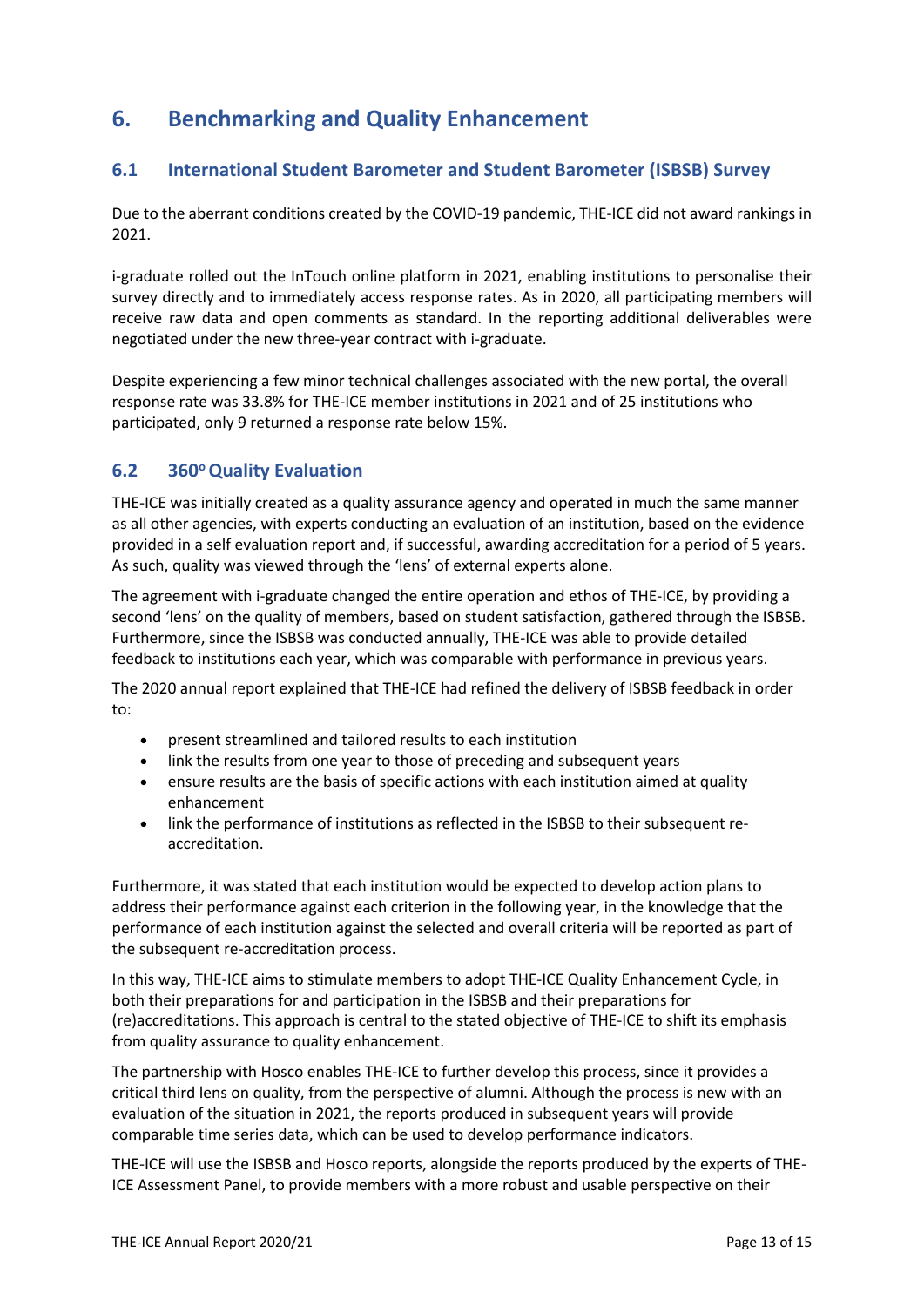quality. Furthermore, the detailed annual feedback will enable institutions to clearly and precisely identify areas of excellence (to develop and promote) and areas of weakness/concern (to monitor and address).

In the future, THE-ICE will aim to develop further initiatives designed to provide institutions with other lenses on their quality and performance, working towards a unique 360° evaluation of quality.